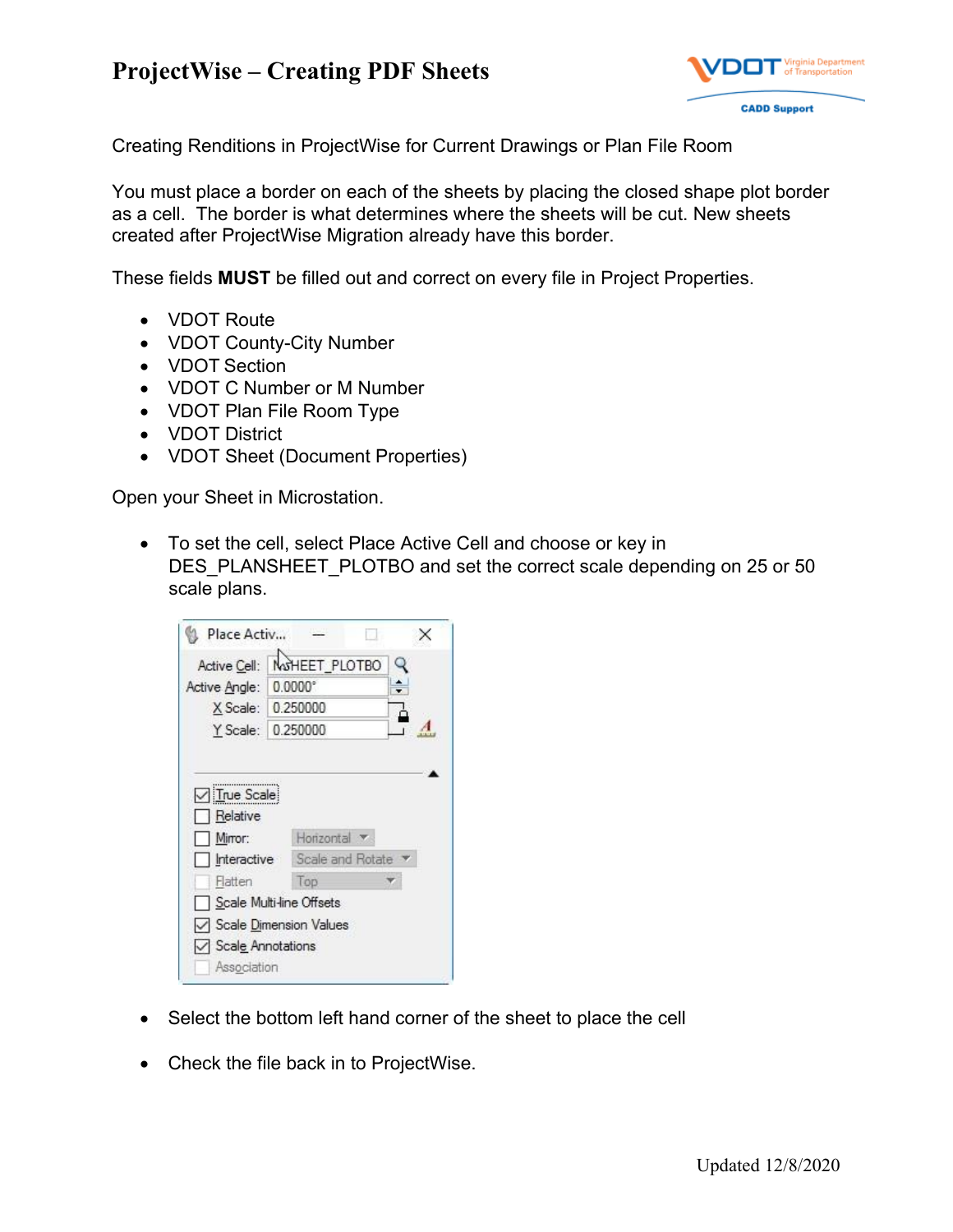

## In ProjectWise

- Right click on the file
- Select Create Renditions

(For Plan File Room, skip to step 9)

- For Current Drawings, fill out the box as shown below and click Submit
- For Traffic Plans, change the Presentation to VDOT Traffic

| Profile:           | VDOT_Current_Drawings                  | $\checkmark$ |
|--------------------|----------------------------------------|--------------|
|                    |                                        | Less *       |
| Profile Components |                                        |              |
|                    | Presentation: VDOT_Plans               | v            |
| Format:            | PDF                                    | $\checkmark$ |
|                    | File name: VDOT_PDF_Name               | $\checkmark$ |
|                    | Destination: VDOT_Current Drawings     | $\checkmark$ |
| Folder:            | Current Drawings                       | Browse       |
|                    | Send e-mail notification on completion |              |

• The following dialog will pop up and you can click OK



 You will receive an email like below when your files are ready. The links under Success History will take you to each file location in ProjectWise.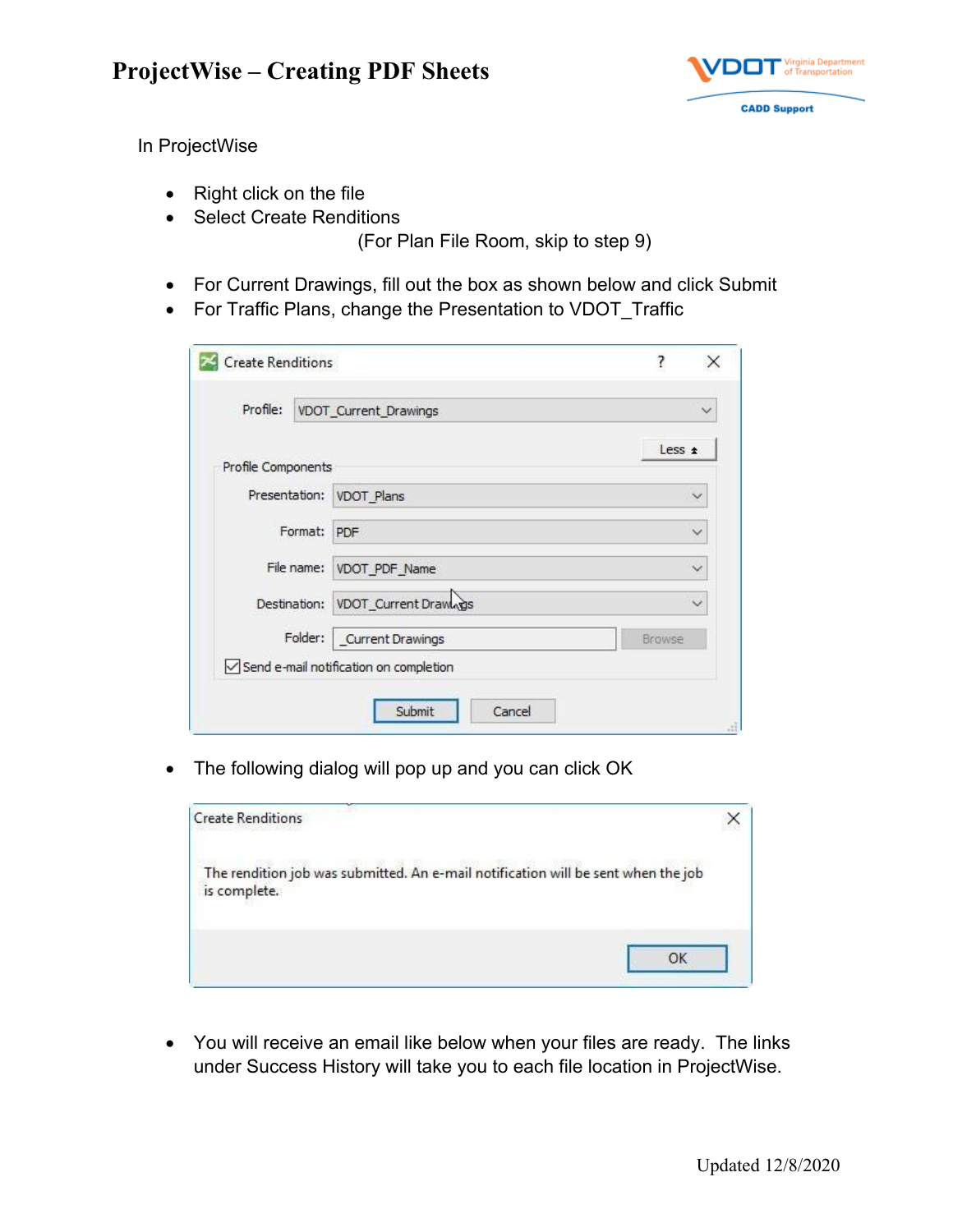## **ProjectWise – Creating PDF Sheets**



| <b>Summary for Job</b>     |          | <b>Properties for Job</b> |                                                                        |  |
|----------------------------|----------|---------------------------|------------------------------------------------------------------------|--|
| Job Status                 |          |                           | Job Execution Complete.   iCS Database WDB03813\DEV01,55001;PW DEV ICS |  |
| Run Time                   | 00:00:45 |                           | Created By COV\Scott.Speight                                           |  |
| Documents in Job           |          |                           | Last Started 2/5/2018 10:53:02 AM                                      |  |
| <b>Renditions Complete</b> |          |                           | Last Finished 2/5/2018 10:53:47 AM                                     |  |
| Distributions Complete 1   |          |                           |                                                                        |  |

Success History for Job **Input Files Output Files** d100500003.dgn 0036-116-159 M501 03.pdf

Time Zone: Eastern Standard Time [UTC Offset: -05:00:00]

\*Links inside email are not clickable in Gmail

- For Plan File Room, fill out the box as shown below and click Submit
- For Traffic Plans, change the Presentation to VDOT\_Traffic

| Profile:           |            | VDOT_Plan_File_Room                         | $\checkmark$  |
|--------------------|------------|---------------------------------------------|---------------|
|                    |            |                                             | Less ±        |
| Profile Components |            |                                             |               |
|                    |            | Presentation: VDOT_Plans                    | $\checkmark$  |
|                    | Format:    | PDF                                         | $\checkmark$  |
|                    | File name: | VDOT_PDF_Name                               | $\checkmark$  |
|                    |            | Destination: VDOT Plan File Room            | $\checkmark$  |
|                    | Folder:    | pw:\\WAP04113.cov.virginia.gov:PW\Documents | <b>Browse</b> |
|                    |            | Send e-mail notification on completion      |               |

• The following dialog will pop up and you can click OK

| <b>Create Renditions</b>                                                                          |    |
|---------------------------------------------------------------------------------------------------|----|
| The rendition job was submitted. An e-mail notification will be sent when the job<br>is complete. |    |
|                                                                                                   | ΩK |